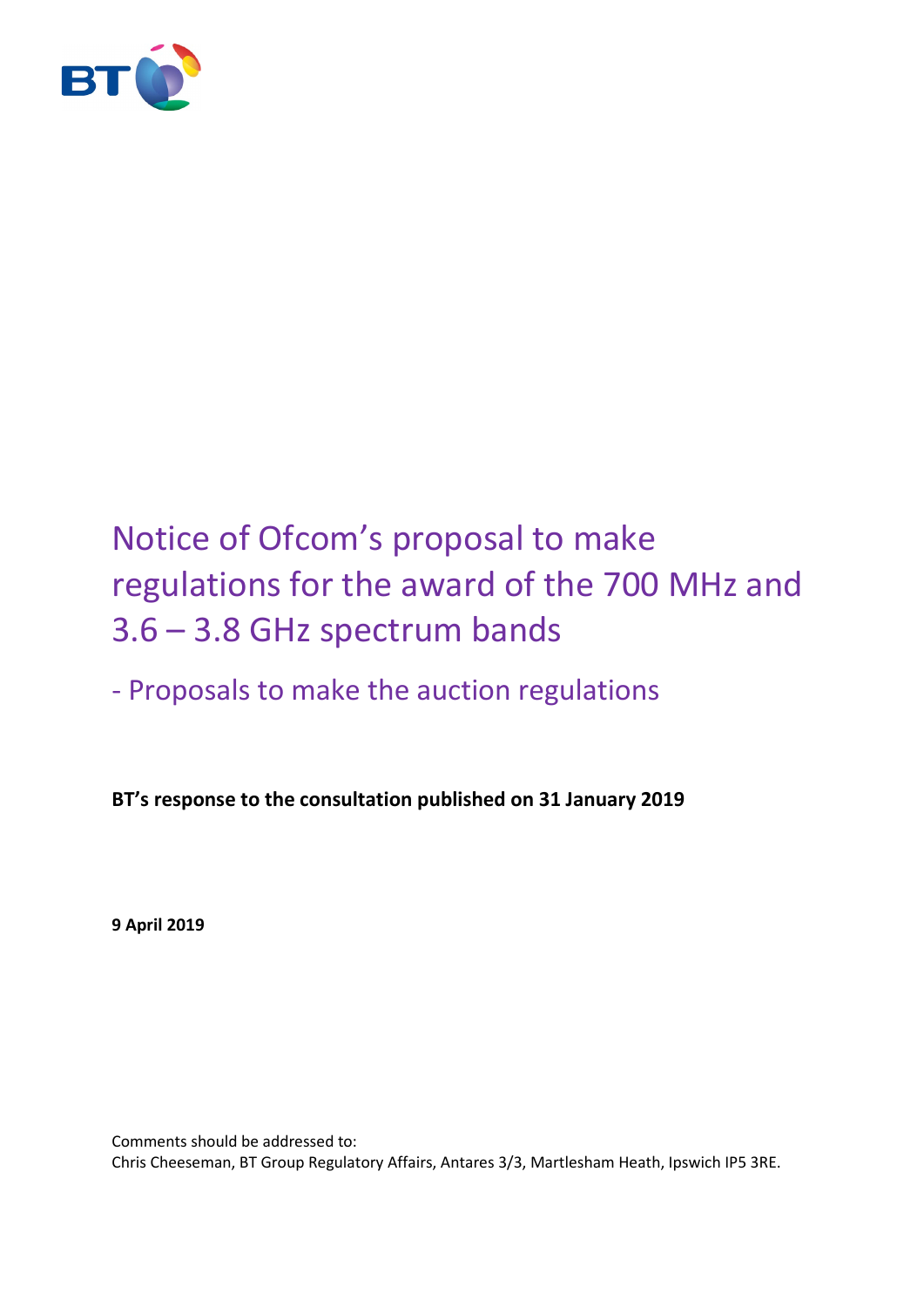### **1 Introductory remarks**

BT considers Ofcom to be premature in formally consulting on these draft regulations<sup>[1](#page-1-0),[2](#page-1-1)</sup> at this time:

- Ofcom has yet to decide many details of the award of these frequencies, including many details of the policies that these regulations are intended to implement. Without a definitive decision from Ofcom on these matters it is premature for Ofcom to be asking stakeholders for detailed comments on potential regulations.
- There was and is more than enough time between now and when Ofcom intends to hold this auction (in the first half of 2020) for Ofcom to consult on the regulations for this auction (if need be repeatedly) and indeed, BT would expect Ofcom to consult at least once more on these regulations before making them.
- It also seems to us that these regulations could benefit from further consideration and review by Ofcom and its external advisors, as we note there are numerous of examples of drafting that appears to be 'left over' from previous auctions, that has not been updated to reflect the specifics of Ofcom's proposals in this case and which may benefit from additional scrutiny.

For the avoidance of doubt, BT would have had no objection to Ofcom including a set of draft regulations in its broader consultation on the award of these frequencies, for the purpose of setting out more clearly Ofcom's intentions as regards the auction format and rules, and inviting early commentary on the drafting thereof, as has been done for previous auctions. BT's objection is to Ofcom seeking formal comments on a proposal to make the proposed auction regulations before Ofcom has even decided on the details of the relevant policies.

## **2 Auction format**

**.** 

We have separately explained in our response to the main consultation document on the 700 MHz and 3.6 - 3.8 GHz auction proposals that we do not support the proposed CCA auction design. We set out our arguments as to why an SMRA format is much more suitable for stakeholders and would be able to deliver Ofcom's policy objectives. Our review of these draft auction rules, and the worked example that Ofcom has provided alongside the draft regulations, has only served to reinforce our concerns on this matter. Indeed we note that the worked example does not exactly follow the approach as set out in the draft regulations (in particular, the two separate tests to be met for a relaxed bid) and there are also appears to be some drafting errors in it. But more significantly, the fact that there are errors in the drafting of the regulations, and the challenge these regulations have presented to us in validating their formulation, illustrates how the proposed auction format is as difficult for bidders to use as it is for Ofcom to design. Ofcom should reconsider the auction format with a view to adopting a more straightforward SMRA type format and not proceed with the CCA (and its various enhancements).

Notwithstanding our opposition to the proposed auction format, we have provided our comments on the proposed regulations to implement that auction format in case Ofcom were to proceed as it has proposed.

<span id="page-1-0"></span><sup>&</sup>lt;sup>1</sup> https://www.ofcom.org.uk/ data/assets/pdf file/0013/135112/proposal-make-regulations-700MHz-3.6-[3.8GHz.pdf](https://www.ofcom.org.uk/__data/assets/pdf_file/0013/135112/proposal-make-regulations-700MHz-3.6-3.8GHz.pdf)

<span id="page-1-1"></span><sup>&</sup>lt;sup>2</sup> https://www.ofcom.org.uk/ data/assets/pdf file/0021/135138/draft-regulations.pdf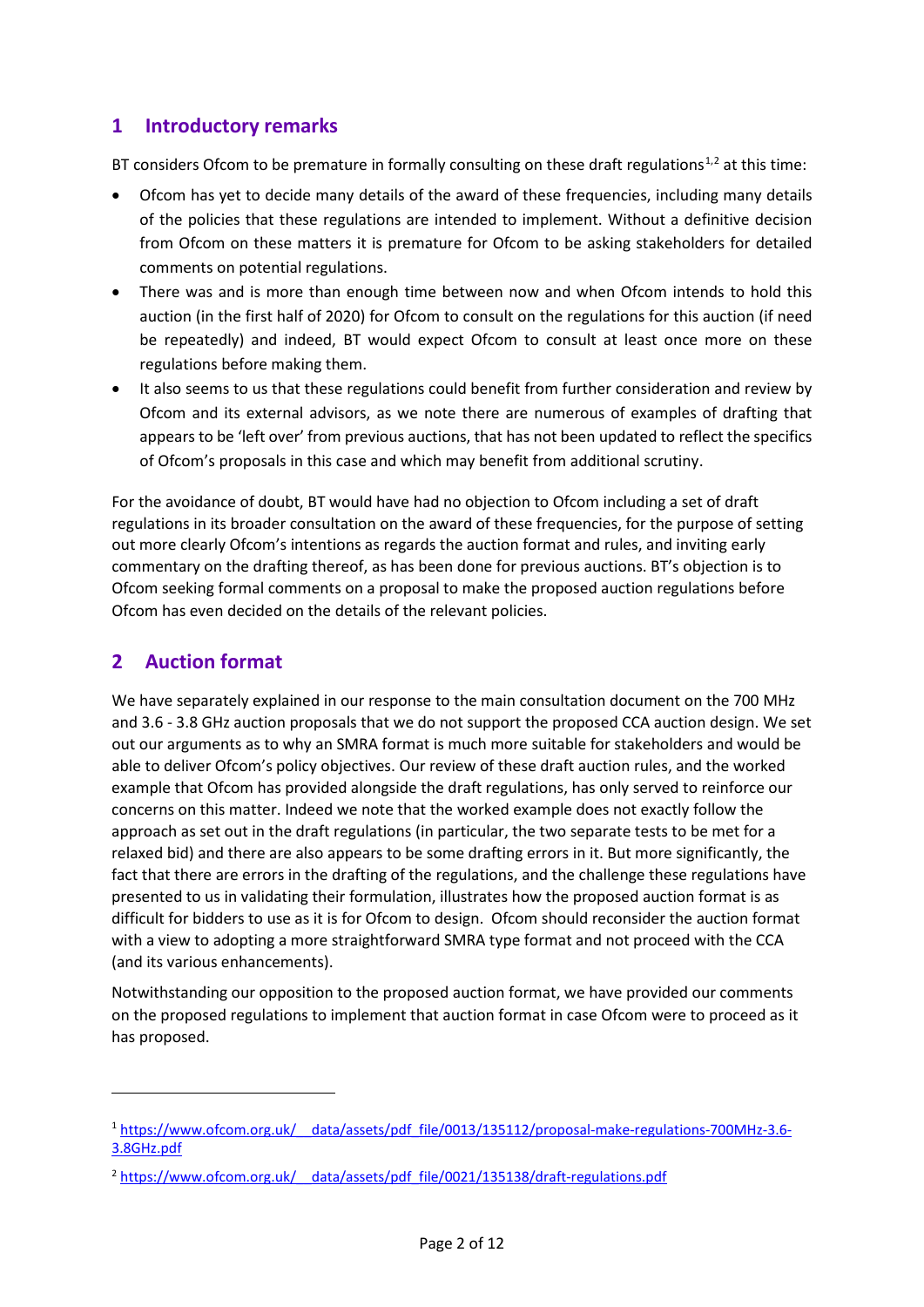## **3 Spectrum trading considerations**

If Ofcom were to agree to facilitate trading to resolve band fragmentation as part of the auction process, for example as BT proposed in its response to the main auction consultation document or in line with one of the options that Ofcom discussed in that document, we consider that the auction regulations may need to be adjusted to remove potential barriers to such a process.

Our concern is that the draft regulations require a bidder's existing spectrum holdings to be declared, which the regulations define to include the entire holdings of any third party that may have an agreement relating to the licences to be awarded in the auction. This could become problematic if such information had to be updated as a result of trading that is agreed between the principal and assignment stage of the auction. Various auction regulations appear relevant to this situation, notably Regulations 4(3)(a)(iii)(ee), 5(b), 9, 17, 118 and 120.

If Ofcom does include options for trading within the auction and shares our concerns in relation to how the regulations could be interpreted, then some adjustments to the proposed auction regulations may be necessary. For example, any cap could be considered in relation to a bidder's own existing spectrum holdings plus new spectrum bid for in the auction as well as the net position including any auction-related trades aimed at band defragmentation.

#### **4 Detailed comments on the draft regulations**

Our detailed comments on the draft regulations that Ofcom proposes to make, as Ofcom set out in Annex 5 to the consultation document, are provided in the table 1 below. These comments address Ofcom's three consultation questions:

*Question 1: Do you have any comments on our proposals to make Wireless Telegraphy (Licence Award) Regulations 2019, which are set out in draft form in annex 5?*

*Question 2: Do you have any comments on the implementation of the bid activity constraints in the primary bid rounds in the draft regulations, in particular relaxed bids, relative caps, and chain bids?*

*Question 3: Do you have any comments on the implementation of the supplementary cap (i.e. final price cap), relaxed supplementary bids and relative caps in the supplementary bids round.*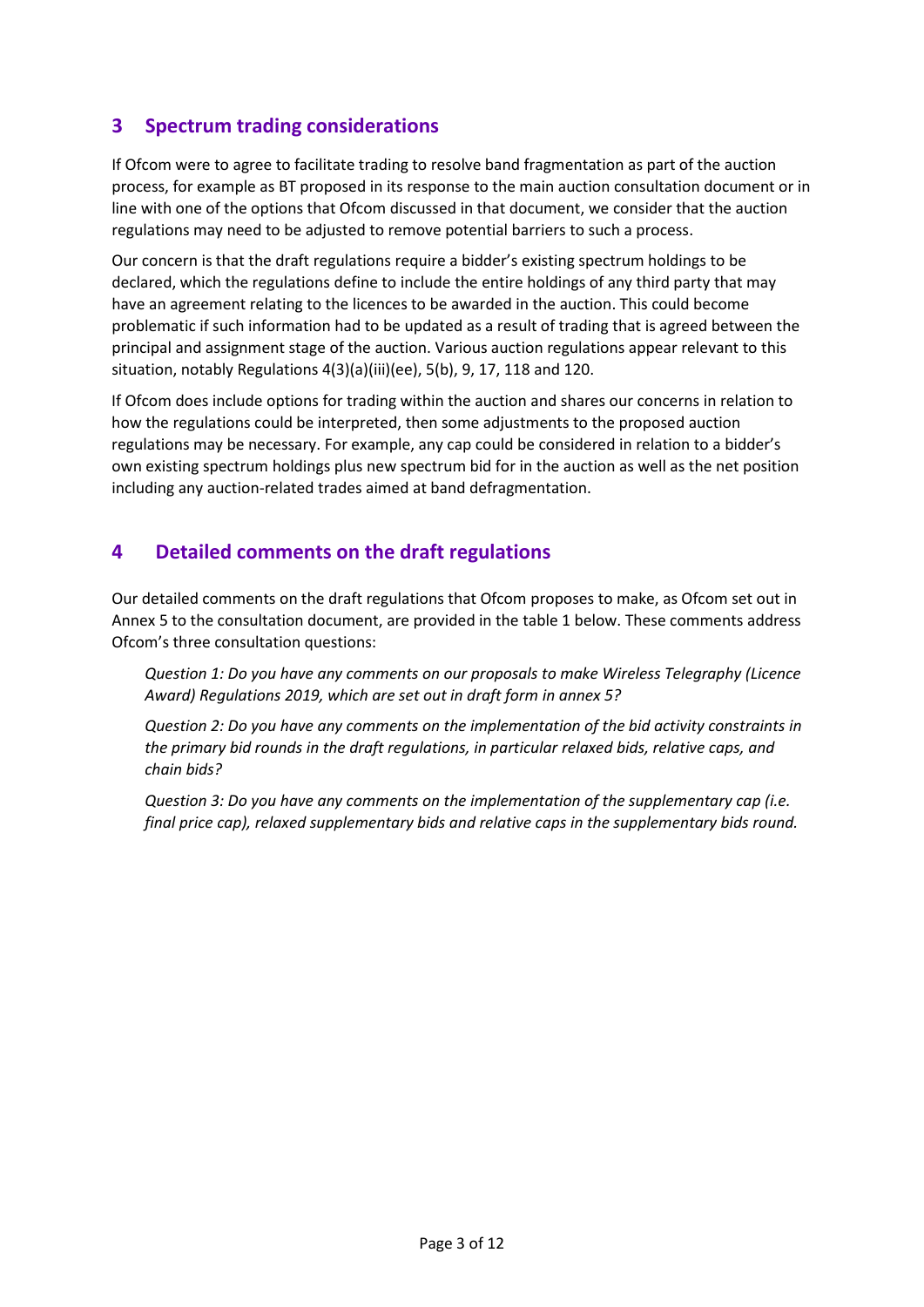| <b>Regulation</b>                 | <b>Comment</b>                                                                                                                                                                                                                                                                                                                           |
|-----------------------------------|------------------------------------------------------------------------------------------------------------------------------------------------------------------------------------------------------------------------------------------------------------------------------------------------------------------------------------------|
| 4(3)(a)(iii)(ee)<br>and $5(1)(b)$ | See comments in section 3 of this consultation response above.                                                                                                                                                                                                                                                                           |
| 9                                 | Suspect second cross-reference should be to regulation 17 (rather than 19).                                                                                                                                                                                                                                                              |
| 13(1)                             | Inclusion of the parenthetical phrase "(with refund of initial deposit)" suggests<br>that it is possible for a bidder to withdraw after this point at the cost of their<br>initial deposit. However, 13(5) says that an applicant may not withdraw from<br>the award process after the last day for withdrawal.                          |
| 15(1)                             | The regulation begins "A bidder that wishes to participate in the principal<br>stage", but aren't all bidders required to participate in the principal stage of this<br>auction since otherwise they would be disqualified under Regulation 27?                                                                                          |
| 15(1)                             | Presumably the amount of the additional deposit will depend upon the<br>minimum reserve price for a single lot and hence may differ from nine hundred<br>thousand pounds?                                                                                                                                                                |
| 16(1)(a)                          | Suggest inserting "or less" after "[Subject to consultation. 4 x 700MHz individual<br>frequency lot reserve price]".                                                                                                                                                                                                                     |
| 16(1)(b)                          | Suggest replacing "less than" by "not more than".                                                                                                                                                                                                                                                                                        |
| 18                                | Suggest this be retitled "Overall bid limit" and the term "overall bid constraint"<br>be changed to "overall bid limit" throughout the regulations where it is this<br>quantity that is being referred to (but suggest that the constraint defined in<br>regulation 21 continue to be referred to as the "Overall bid constraint rule"). |
| 18(3) & 18(4)                     | Suggest replace "number" by "quantity". Frequencies are not countable and<br>hence you can't have a number of them, but you can have a quantity of them.                                                                                                                                                                                 |
| 18(4)                             | Current drafting "[Subject to consultation 416 MHz] - z rounded down to the<br>nearest multiple of 5 MHz" does not make clear whether it is z that is rounded<br>down to the nearest multiple of 5MHz or the overall result of the calculation<br>(and the difference is potentially important).                                         |
| 18(5)                             | This regulation appears superfluous given that regulation 17(3)(b) says that a<br>bidder's recorded spectrum holdings will not be amended.                                                                                                                                                                                               |
| 19(3)                             | Needs to be made clearer. A licence doesn't authorise the use of coverage<br>obligations (which is what the current text says).                                                                                                                                                                                                          |
| 20(3)                             | This duplicates the requirement in regulation 76 (which seems the more logical<br>place for it to be).                                                                                                                                                                                                                                   |

#### **Table 1 – BT comments on the draft auction regulations**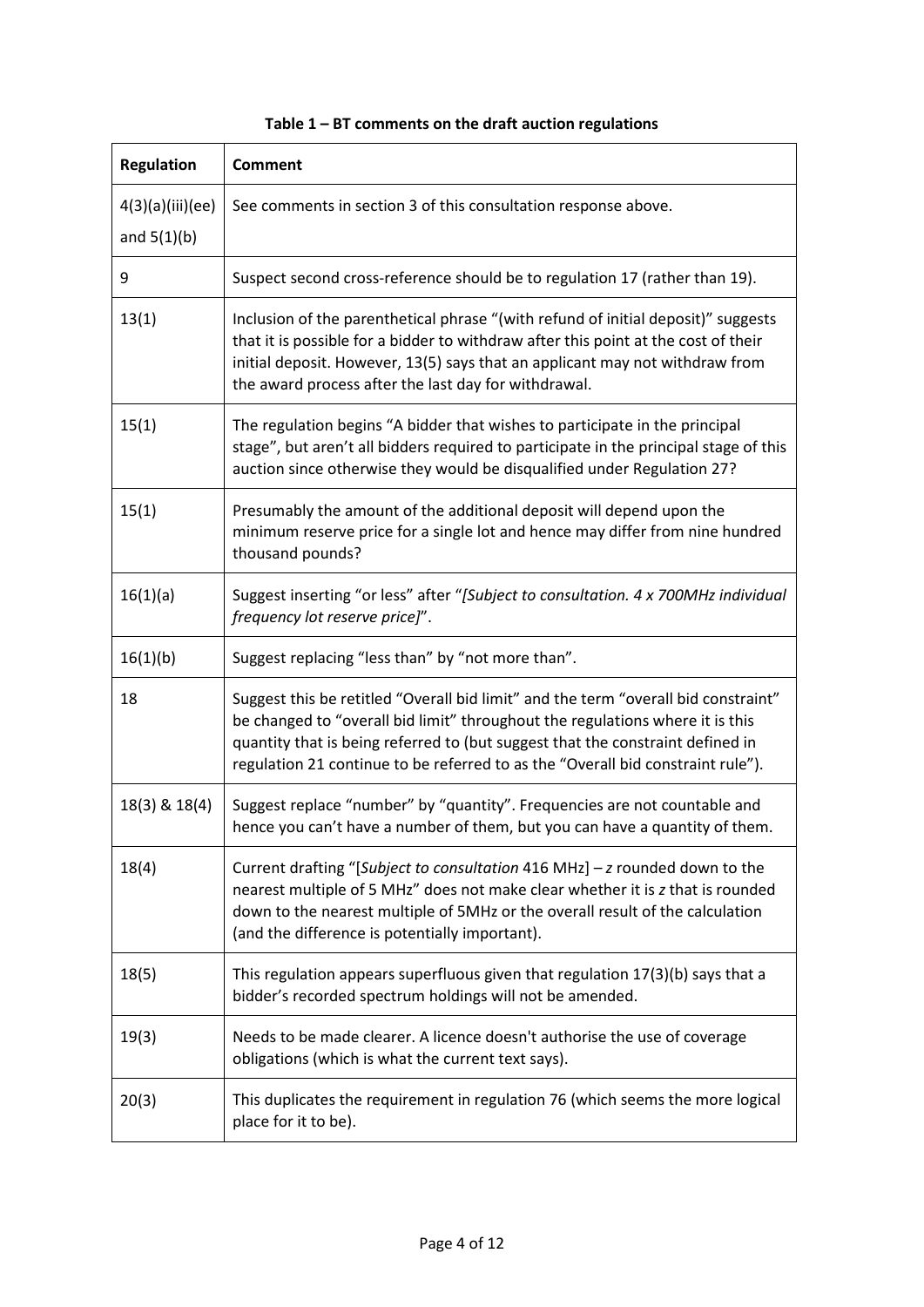| <b>Regulation</b>                                    | <b>Comment</b>                                                                                                                                                                                                                                                                                                                                                                                                                                                                                                                                                                             |
|------------------------------------------------------|--------------------------------------------------------------------------------------------------------------------------------------------------------------------------------------------------------------------------------------------------------------------------------------------------------------------------------------------------------------------------------------------------------------------------------------------------------------------------------------------------------------------------------------------------------------------------------------------|
| 21(1)                                                | Suggest deletion of "and coverage". Inclusion or otherwise of the coverage<br>obligation in a bid does not affect the quantity of frequencies included in that<br>bid.                                                                                                                                                                                                                                                                                                                                                                                                                     |
|                                                      | Suggest also deletion of "the number of MHz for that bidder which is" (and as<br>above, replace "overall bid constraint" by "overall bid limit").                                                                                                                                                                                                                                                                                                                                                                                                                                          |
| 21(3)                                                | As currently drafted this regulation uses the phrase "number of such bids"<br>throughout (3 instances), which would be appropriate if this was an SMRA, but<br>for a CCA should be replaced by "number of lots selected in that bid".                                                                                                                                                                                                                                                                                                                                                      |
| 22(1)                                                | Again suggest deletion of "and coverage" as the inclusion or otherwise of the<br>coverage obligation in a bid will not affect the eligibility points associated with<br>that bid (assuming Ofcom maintains its current proposal that there be no<br>eligibility points associated with the coverage obligations).                                                                                                                                                                                                                                                                          |
| 23(6)                                                | Incorrect cross-reference and missing "and"?                                                                                                                                                                                                                                                                                                                                                                                                                                                                                                                                               |
| 23(7)                                                | Incorrect cross-reference?                                                                                                                                                                                                                                                                                                                                                                                                                                                                                                                                                                 |
| 23(9)                                                | The inclusion of the parenthetical "(and any discount arising from the selection<br>of the coverage obligation)" makes it sound as if the discount is separate from<br>the amount of the bid, whereas 23(4) says the amount of a bid is after the<br>deduction of the coverage obligation discount if selected. Suggest therefore<br>deletion of the parenthetical "(and any discount arising from the selection of<br>the coverage obligation)".                                                                                                                                          |
| 24(1)(iv)                                            | We understood that the coverage obligations proposed by Ofcom would attach<br>to the licence and not require the use of any particular frequencies (in<br>particular not require the use of the specific frequencies acquired in the<br>auction). Suggest therefore replacement of the phrase "to apply to these lots"<br>by "to be included in that licence".                                                                                                                                                                                                                             |
| $24(2)$ and<br>numerous<br>subsequent<br>regulations | The phrase "[t]he selection in relation to lots and coverage" (or "selection of<br>lots and coverage obligation" as is used in other regulations) implies that the<br>bidder has a choice of different coverages or coverage obligations to choose<br>from. This therefore does not align well with our understanding of Ofcom's<br>proposals as regards coverage obligations, nor does it align well with regulation<br>20 (which talks about a bidder indicating whether or not it wishes to bid for the<br>coverage obligation such that the obligation will be included in a licence). |
|                                                      | We therefore suggest replacing all uses of the phrase "selection of lots and<br>coverage [obligation]" (and similar phrases) with "selection of lots and inclusion<br>or otherwise of the coverage obligation".                                                                                                                                                                                                                                                                                                                                                                            |
| 25(3)                                                | Incorrect cross-reference?                                                                                                                                                                                                                                                                                                                                                                                                                                                                                                                                                                 |
| 26                                                   | Replace "or regulations" by "of regulations"?                                                                                                                                                                                                                                                                                                                                                                                                                                                                                                                                              |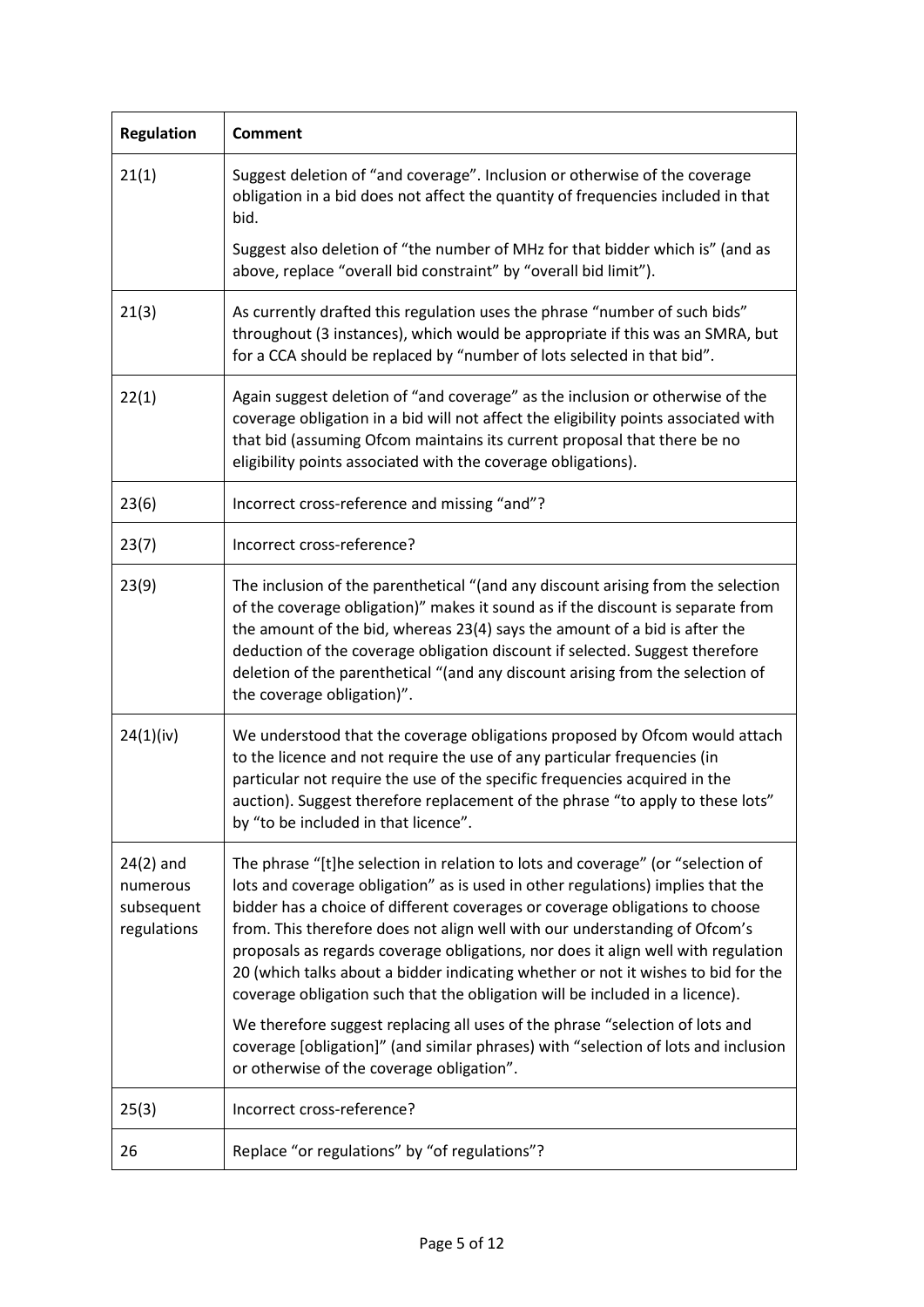| <b>Regulation</b> | Comment                                                                                                                                                                                                                                                                                                                                                                          |
|-------------------|----------------------------------------------------------------------------------------------------------------------------------------------------------------------------------------------------------------------------------------------------------------------------------------------------------------------------------------------------------------------------------|
| 28(2)             | Why does Ofcom propose that any bid for zero lots at zero pounds be an<br>"invalid bid"? This seems to us to be a perfectly acceptable and appropriate bid<br>for a bidder to make if prices have got so high that they no longer wish to bid<br>for any lots. Our concern is one of terminology, but the problem could be<br>solved by just omitting 28(2) as it is not needed. |
| 30(a)             | The term "demand" needs to be properly defined (which could well then<br>remove the need for the parenthetical "(not including chain bids)").                                                                                                                                                                                                                                    |
| 30(a)             | Replace "and" by "or"?                                                                                                                                                                                                                                                                                                                                                           |
| 30(b)             | Replace "it wished the coverage obligation to apply to its bid selection" by<br>"they wished to have the coverage obligation included in their licence"?                                                                                                                                                                                                                         |
| 30(b)             | Replace "where" by "and"?                                                                                                                                                                                                                                                                                                                                                        |
| 32(2)             | Insert "in respect of a particular type of lot" after "unless paragraph (3) applies"<br>and replace the second instance of "a type of lot" by "that type of lot"?                                                                                                                                                                                                                |
| 34(2)             | Need to make clear that this means excess demand for the coverage obligation<br>e.g. by referring to regulation 30(b).                                                                                                                                                                                                                                                           |
| 34(3)             | Current drafting suggest that there could be different discounts for each of the<br>two coverage obligations on offer, whereas it is our understanding that the two<br>coverage obligations should have the same discount. Suggest simply delete "for<br>that coverage obligation".                                                                                              |
| 36(2)             | Suggest appending "in accordance with paragraph (4)".                                                                                                                                                                                                                                                                                                                            |
| 36(3)             | Delete "for the next primary bid round". Paragraph (4) specifies how a bidder's<br>eligibility limit for the next primary bid round is to be calculated. This paragraph<br>(3) is just about how to calculate the number of eligibility points associated with<br>a valid primary bid (as required by $(4)(a)$ ).                                                                |
|                   | Would also suggest swapping paragraphs (3) and (4).                                                                                                                                                                                                                                                                                                                              |
| 37(1)             | Current drafting suggests that the overall bid constraint and overall eligibility<br>cap do not apply in this case ("A bidder may make a bid for any selection").<br>Suggest amendment to make clear that this is not the case.                                                                                                                                                  |
|                   | (See also earlier comment about use of the phrase "selection of lots and<br>coverage obligation").                                                                                                                                                                                                                                                                               |
| 37(3)             | Unclear why the word "otherwise" is included?                                                                                                                                                                                                                                                                                                                                    |
| 37(4)             | This regulation clearly illustrates the complexity of Ofcom's proposed choice of<br>auction format and rules.                                                                                                                                                                                                                                                                    |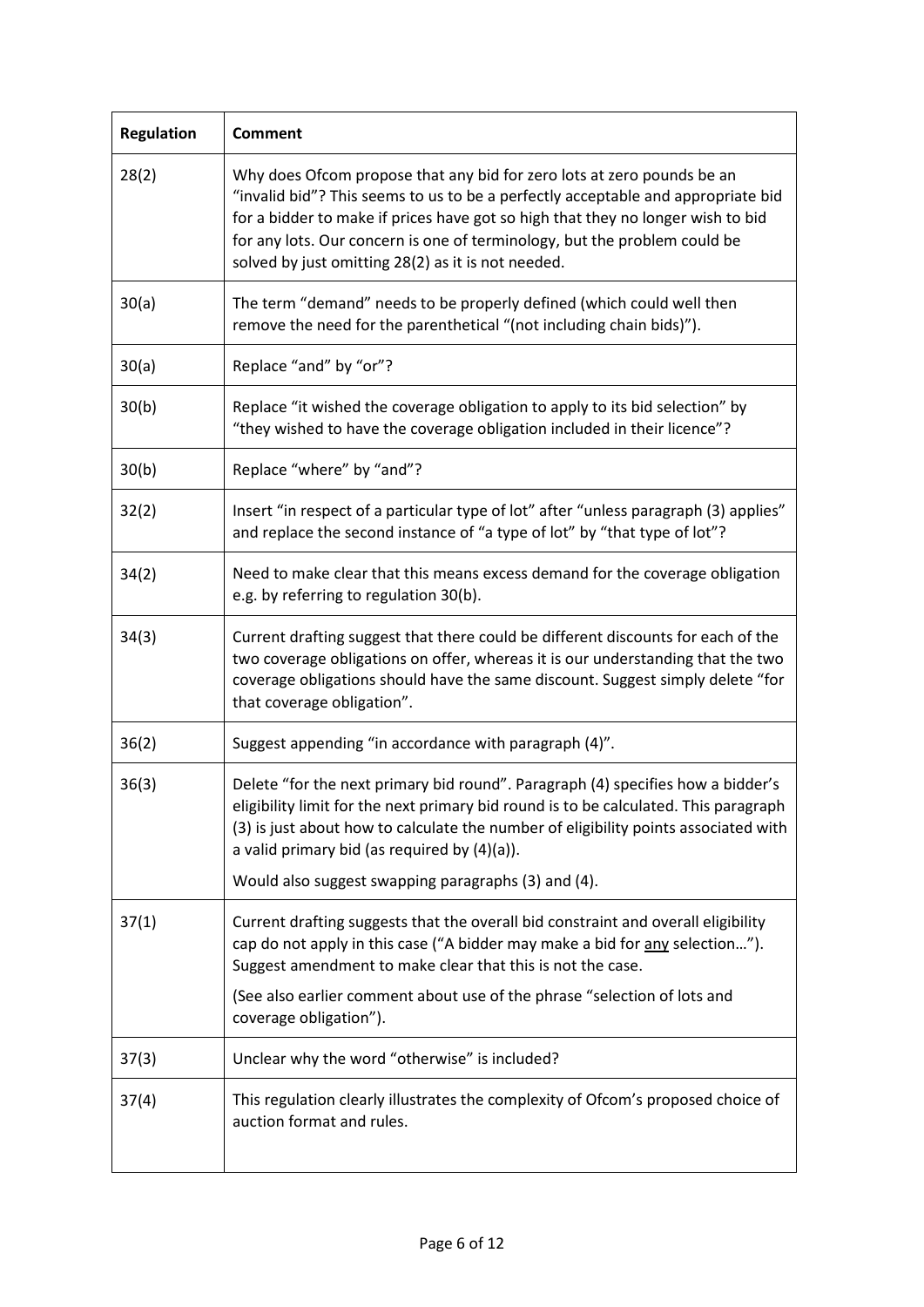| <b>Regulation</b> | <b>Comment</b>                                                                                                                                                                                                                                                                                                                                                   |
|-------------------|------------------------------------------------------------------------------------------------------------------------------------------------------------------------------------------------------------------------------------------------------------------------------------------------------------------------------------------------------------------|
| 38                | This regulation makes repeated reference to the electronic auction system. We<br>do not believe it is appropriate or necessary to specify the means by which<br>bidders and Ofcom must communicate with each other in this regulation (this is<br>already covered by other regulations).                                                                         |
| 38(1)             | Replace "make" by "bid for"?                                                                                                                                                                                                                                                                                                                                     |
| 38(3)             | Current drafting says that once a bidder has received a response from Ofcom in<br>accordance with paragraph (2) then it may "make a bid for any selection of lots<br>and coverage obligation" i.e. not just for the selection that the bidder indicated<br>that it was interested in bidding for in paragraph (1). We assume this is not<br>what Ofcom intended. |
| 38(4)             | The regulation defines the term "chain bids" but that term has already been<br>used in the preceding paragraphs.                                                                                                                                                                                                                                                 |
| 38(5)             | Unclear what "circumstances" are being referred to in this regulation.                                                                                                                                                                                                                                                                                           |
| 39(e)             | "previous" to when?                                                                                                                                                                                                                                                                                                                                              |
| 41(3)             | What if 'D minus B plus C' is not higher than the 'maximum connected round<br>selection price'?                                                                                                                                                                                                                                                                  |
| 41(3)(a)          | How is it possible to make a bid for a bid (which is what the current drafting<br>says)? Suggest deletion of "a valid primary bid for".                                                                                                                                                                                                                          |
| 41(5)             | Ofcom is proposing to use a second price rule, so how will it know what sum<br>would be "payable" for the connected round actual selection at the round<br>prices in the current round"?                                                                                                                                                                         |
| 42(3)             | Should "CB1" be "the sum which is payable for CB1 in accordance with 41(3)"?                                                                                                                                                                                                                                                                                     |
| 42(3)(a)          | "previous" to when?                                                                                                                                                                                                                                                                                                                                              |
| 42(3)(c)          | Should "connected round" be "connected eligibility reducing round"?                                                                                                                                                                                                                                                                                              |
| 42(3)(c)          | Replace "CB1" by "the sum which must be bid for CB1 in accordance with<br>$41(3)$ "?                                                                                                                                                                                                                                                                             |
| 42(4)             | Should "CB1" be "the amount bid for CB1"?                                                                                                                                                                                                                                                                                                                        |
| 42(6)             | Same comment as above re "payable".                                                                                                                                                                                                                                                                                                                              |
|                   | Also, doesn't the reference to "the connected round actual selection" need to<br>be a reference to "the selection of lots and coverage obligation in CB2"?                                                                                                                                                                                                       |
| 43(1)             | Suggest append "and whether that amount is greater than the relevant cap, in<br>which case the relaxed bid (with accompanying chain bids) cannot be made."                                                                                                                                                                                                       |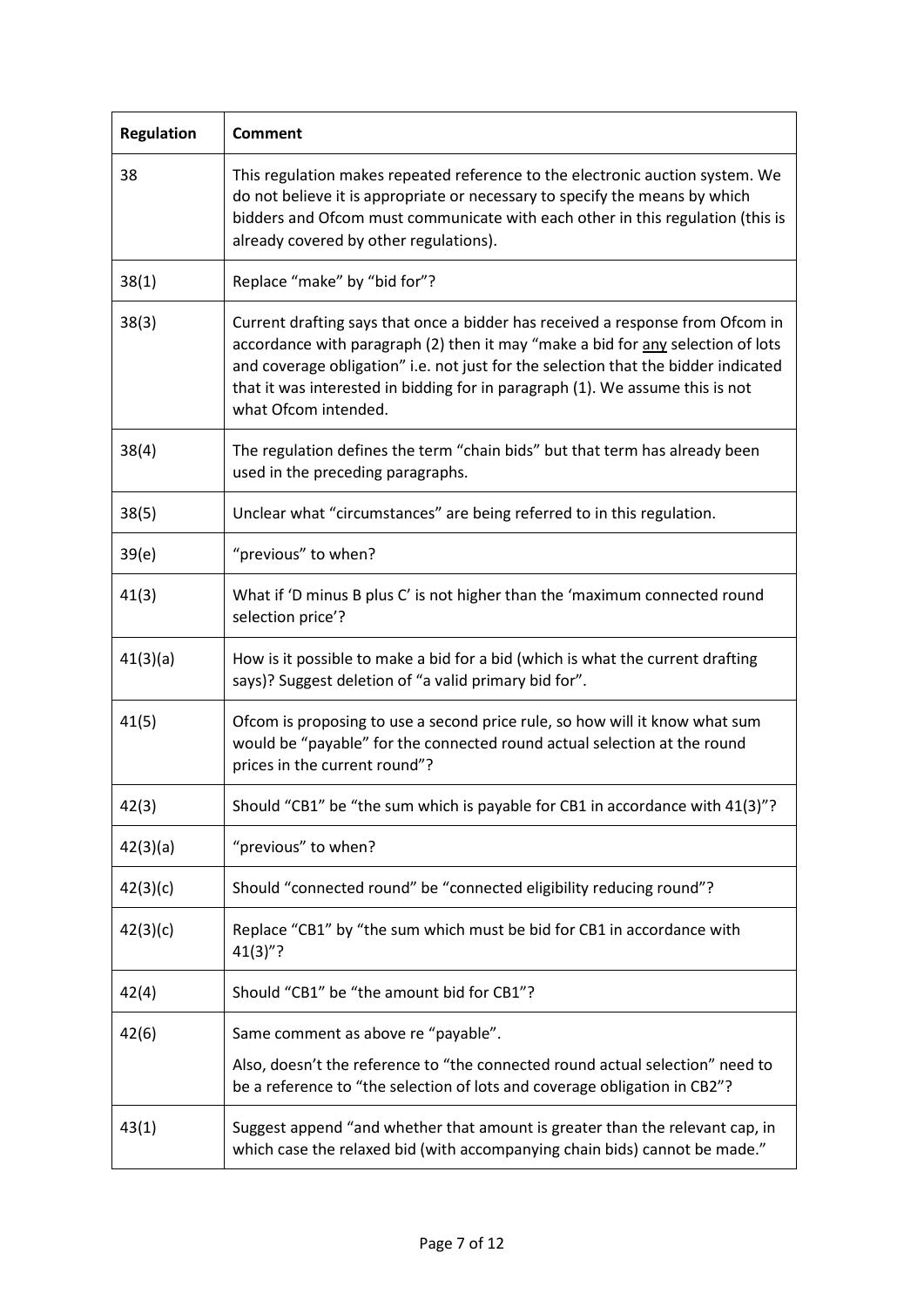| <b>Regulation</b>                       | Comment                                                                                                                                                                                                                                                                                                                                                                                                                     |
|-----------------------------------------|-----------------------------------------------------------------------------------------------------------------------------------------------------------------------------------------------------------------------------------------------------------------------------------------------------------------------------------------------------------------------------------------------------------------------------|
| 43(3)                                   | Suggest append "and whether the relaxed bid (with accompanying chain bids)<br>can be made".                                                                                                                                                                                                                                                                                                                                 |
| 43(4)                                   | Isn't this just repeating regulation 38(2)?                                                                                                                                                                                                                                                                                                                                                                                 |
| 44(d)                                   | Who is "it"?                                                                                                                                                                                                                                                                                                                                                                                                                |
| 44(d)                                   | As previously, suggest replace "to apply to these lots" with "to be included in a<br>licence".                                                                                                                                                                                                                                                                                                                              |
| 45(1)(d)                                | See comment above in relation to 44(d).                                                                                                                                                                                                                                                                                                                                                                                     |
| 45(2)                                   | Missing "in" between "selection" and "relation"?                                                                                                                                                                                                                                                                                                                                                                            |
| 45(5)                                   | Appears to duplicate/supersede (3).                                                                                                                                                                                                                                                                                                                                                                                         |
| 46                                      | As above, suggest removal of all references to the electronic auction system.                                                                                                                                                                                                                                                                                                                                               |
| 47(3)                                   | 47(5) appears to supersede this regulation.                                                                                                                                                                                                                                                                                                                                                                                 |
| 47(5)                                   | Not clear why the answer in all three cases couldn't be simply the bidder's<br>eligibility limit in the final primary bid round.                                                                                                                                                                                                                                                                                            |
| 47(7)                                   | In what circumstances may a bidder make a relaxed supplementary bid once<br>they have "proposed" one?                                                                                                                                                                                                                                                                                                                       |
| $50(1)$ ,<br>$50(2)(a)$ and<br>50(2)(b) | The term "the bidder's selection in the final primary bid round" and "the<br>selection of lots and coverage bid for in the final primary bid round" are<br>presumably intended to refer to the selection in the standard primary bid or<br>relaxed primary bid that the bidder submitted in the final primary bid round,<br>and not to the selection in any chain bid that bidder may also have submitted in<br>that round? |
| 50(2)(a)                                | Isn't each bidder limited to at most one supplementary bid for each possible<br>selection in the supplementary bids round, in which case how can there be a<br>"highest" such bid - surely there can only be one or none?                                                                                                                                                                                                   |
| 50(2)(b)                                | This isn't the same as the definition of 'G' in regulation in $42(3)(c)$ .                                                                                                                                                                                                                                                                                                                                                  |
| 50(2)(c)                                | Same comment as above re "payable".                                                                                                                                                                                                                                                                                                                                                                                         |
| 51(1)                                   | See earlier comment re regulation 37(1).                                                                                                                                                                                                                                                                                                                                                                                    |
| 51(3)                                   | What if the sum actually bid isn't the sum "which would be bid"? Suggest<br>replacing "which would be bid" with "which is bid". (There is also a spurious<br>comma between "not" and "greater").                                                                                                                                                                                                                            |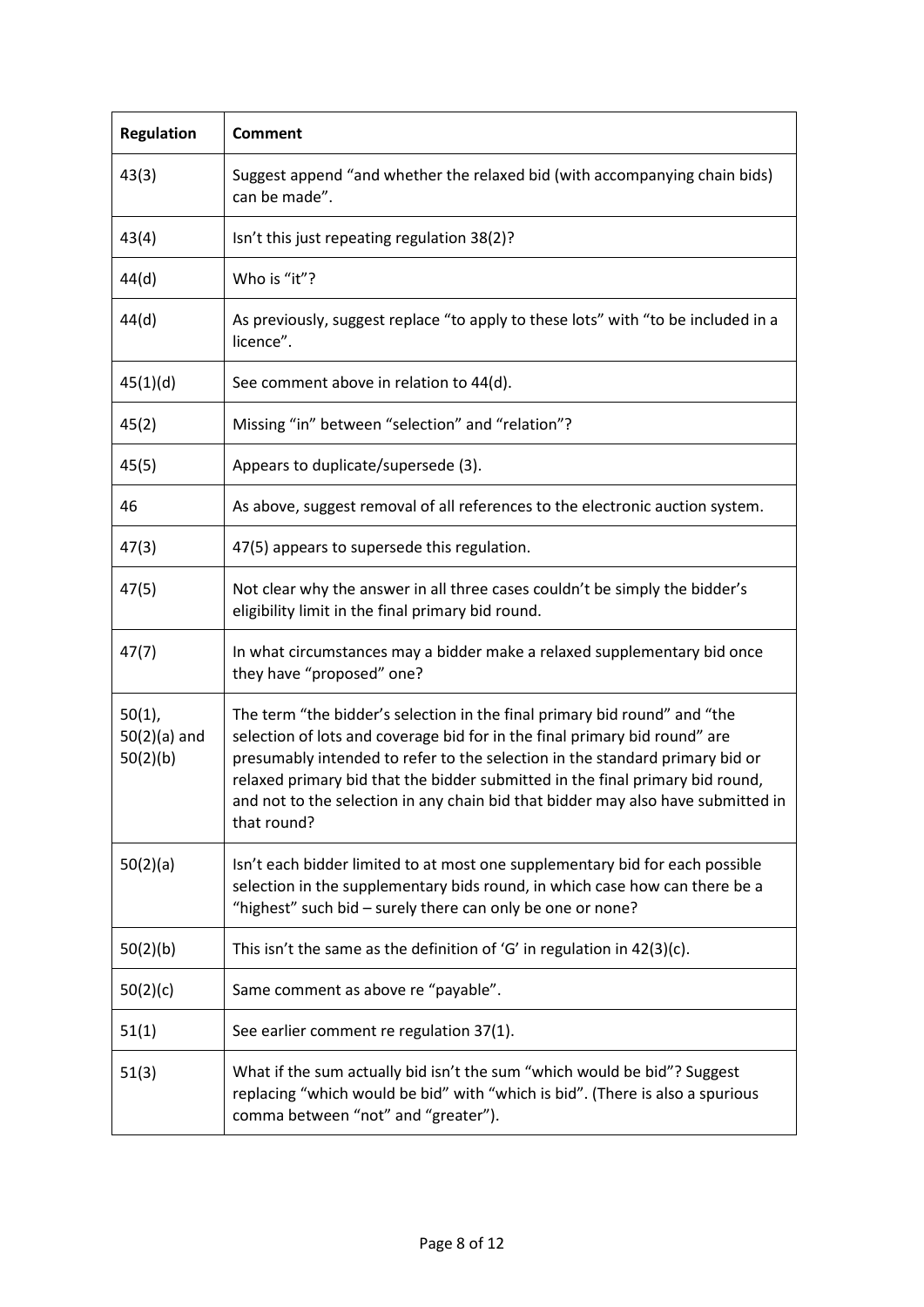| <b>Regulation</b> | <b>Comment</b>                                                                                                                                                                                                                                                                                                                                                                                                                                                                                                                                                                                                                                                                                                                                                                                                                 |
|-------------------|--------------------------------------------------------------------------------------------------------------------------------------------------------------------------------------------------------------------------------------------------------------------------------------------------------------------------------------------------------------------------------------------------------------------------------------------------------------------------------------------------------------------------------------------------------------------------------------------------------------------------------------------------------------------------------------------------------------------------------------------------------------------------------------------------------------------------------|
| 51(4)(b)          | What if the bid that could have been submitted was a relaxed primary bid<br>rather than a standard primary bid? (c.f. regulation 39(b)).                                                                                                                                                                                                                                                                                                                                                                                                                                                                                                                                                                                                                                                                                       |
| 51(4)(d)          | Add "in the connected eligibility reducing round"?                                                                                                                                                                                                                                                                                                                                                                                                                                                                                                                                                                                                                                                                                                                                                                             |
| 51(4)(e)          | "previous" to when?                                                                                                                                                                                                                                                                                                                                                                                                                                                                                                                                                                                                                                                                                                                                                                                                            |
| 51(5)             | These definitions aren't the same as the previous definitions of A, B and C in<br>regulation 37(5).                                                                                                                                                                                                                                                                                                                                                                                                                                                                                                                                                                                                                                                                                                                            |
| Chapter 6         | See earlier comments re Chapter 5.                                                                                                                                                                                                                                                                                                                                                                                                                                                                                                                                                                                                                                                                                                                                                                                             |
|                   | But in any case, why are regulations 52 to 57 (inclusive) required at all? Why<br>isn't regulation 51 sufficient on its own? (If a bidder wishes to make a relaxed<br>supplementary bid, and the current amount of its 'maximum supplementary<br>connected round selection price' is not sufficient for it to comply with the<br>upper limit, it needs to submit a higher supplementary bid for the relevant<br>'connected round actual selection'. That bid may itself need to be a relaxed<br>supplementary bid, in which case regulation 51 may once again require a bid<br>for a different selection (the 'connected round actual selection' for the<br>'connected eligibility reducing round' relating to the new relaxed<br>supplementary bid) to be increased if the upper limit is to be complied with,<br>and so on.) |
| 52(1)             | Replace "make" by "bid on"?                                                                                                                                                                                                                                                                                                                                                                                                                                                                                                                                                                                                                                                                                                                                                                                                    |
| 52(2)             | Will Ofcom specify the exact amount that the bidder must bid for each chain<br>bid, or might the bidder be able to bid a higher amount for some or all of the<br>required chain bids?                                                                                                                                                                                                                                                                                                                                                                                                                                                                                                                                                                                                                                          |
| 52(4)             | This regulation makes reference to "the round prices in the current round" but<br>it is our understanding that there won't be any round prices in the<br>supplementary bids round.                                                                                                                                                                                                                                                                                                                                                                                                                                                                                                                                                                                                                                             |
| 53(a)             | Aren't all primary bid rounds "previous" to the supplementary bids round?                                                                                                                                                                                                                                                                                                                                                                                                                                                                                                                                                                                                                                                                                                                                                      |
| 53(b)             | Precisely which "relaxed bid selection" is being referred to?                                                                                                                                                                                                                                                                                                                                                                                                                                                                                                                                                                                                                                                                                                                                                                  |
| 54(3)             | Spurious extra "each round" - suggest delete. Also, is there a word missing at<br>the end of the text in parentheses?                                                                                                                                                                                                                                                                                                                                                                                                                                                                                                                                                                                                                                                                                                          |
| 55(3)             | Again, does the amount to be bid have to be exactly equal to D minus B plus C<br>or can it be higher?                                                                                                                                                                                                                                                                                                                                                                                                                                                                                                                                                                                                                                                                                                                          |
| 55(4)             | We assume this restriction is not intended to apply to all relaxed<br>supplementary bids, only to the specific relaxed supplementary bid that<br>requires a chain bid for CB1. We think this needs to be clearer.                                                                                                                                                                                                                                                                                                                                                                                                                                                                                                                                                                                                              |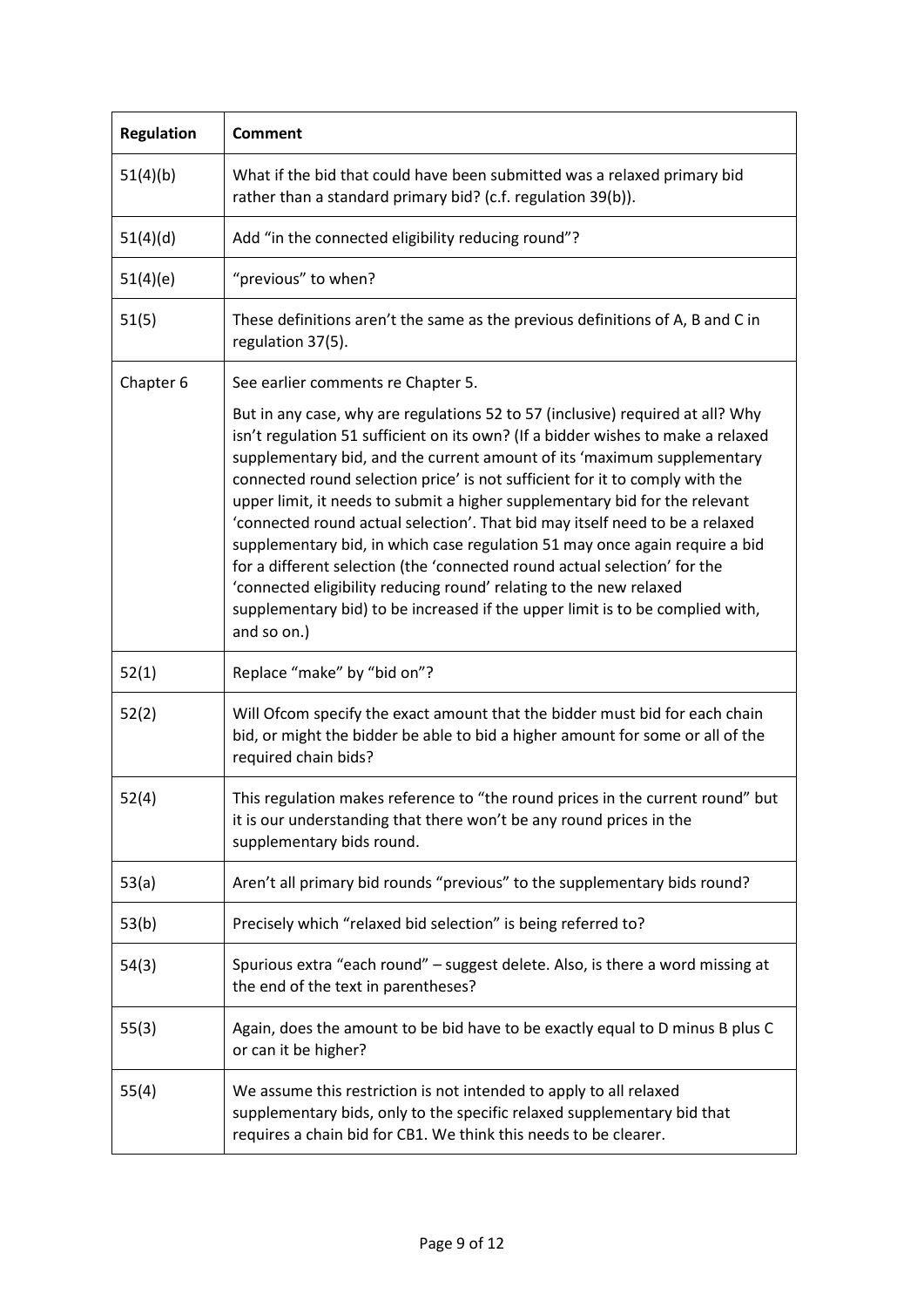| <b>Regulation</b> | <b>Comment</b>                                                                                                                                                                                                                                                                                                                                          |
|-------------------|---------------------------------------------------------------------------------------------------------------------------------------------------------------------------------------------------------------------------------------------------------------------------------------------------------------------------------------------------------|
| 55(4)             | Immediately after "50(2)" should the word "if" be deleted?.                                                                                                                                                                                                                                                                                             |
| 56                | See earlier comments on similar text.                                                                                                                                                                                                                                                                                                                   |
| 60(1)             | Incorrect cross-reference?                                                                                                                                                                                                                                                                                                                              |
| 61                | Whilst BT is content for Ofcom to close a round early once all bidders have<br>placed their bid(s), BT would not be content for Ofcom to bring forward the<br>start of the next round as a result. Reasonable certainty over the timing and<br>number of rounds to be held each day is essential to bidders from an internal<br>governance perspective. |
| 62(1)(a)          | Presumably the total number of each type of lot included in each primary bid,<br>rather than the total over all primary bids?                                                                                                                                                                                                                           |
| 62(1)(b)          | Likewise, presumably notification of which valid primary bids included the<br>coverage obligation (given that a bidder may have submitted some valid<br>primary bids that included the coverage obligation and some that did not)?                                                                                                                      |
| 68(4)             | BT notes that a bidder with a zero eligibility limit is not automatically precluded<br>from submitting further bids - they may for example be able to submit a<br>relaxed primary bid. Is Ofcom content with this situation?                                                                                                                            |
| 76(2)             | Incorrect cross-reference?                                                                                                                                                                                                                                                                                                                              |
| 76(5)             | Replace "with which a" by either "with a" or "which include a".                                                                                                                                                                                                                                                                                         |
| 76(6)             | Incorrect cross-reference?                                                                                                                                                                                                                                                                                                                              |
| 76(9)(a)          | We think it might be helpful if this regulation made reference to the ad hoc<br>definition of "amount bid" in regulation 23(4).                                                                                                                                                                                                                         |
| 76(9)(b)(ii)      | The word "first" appears to be missing from "the primary bid round".                                                                                                                                                                                                                                                                                    |
| 81(1)             | Reference to "and either" - not clear if something is missing or this should be<br>deleted.                                                                                                                                                                                                                                                             |
| 90(1)             | We understood that Ofcom would be issuing one 700MHz licence per winning<br>bidder, in which case replace "one or more" by "a".                                                                                                                                                                                                                         |
| 91(2)(a)          | This and subsequent regulations repeatedly refer to "the number of that<br>bidder's winning principal stage bids". This would be appropriate for an SMRA,<br>but for a CCA the more appropriate text would be "the number of [700MHz<br>paired frequency lots] included in that bidder's winning principal stage bid".                                  |
| 92(1)             | Likewise, reference to "the total [700MHz paired frequency] base price for that<br>bidder's winning principal stage bids for [700MHz paired frequency] lots" would<br>be appropriate for an SMRA, but for a CCA there is only one base price for an                                                                                                     |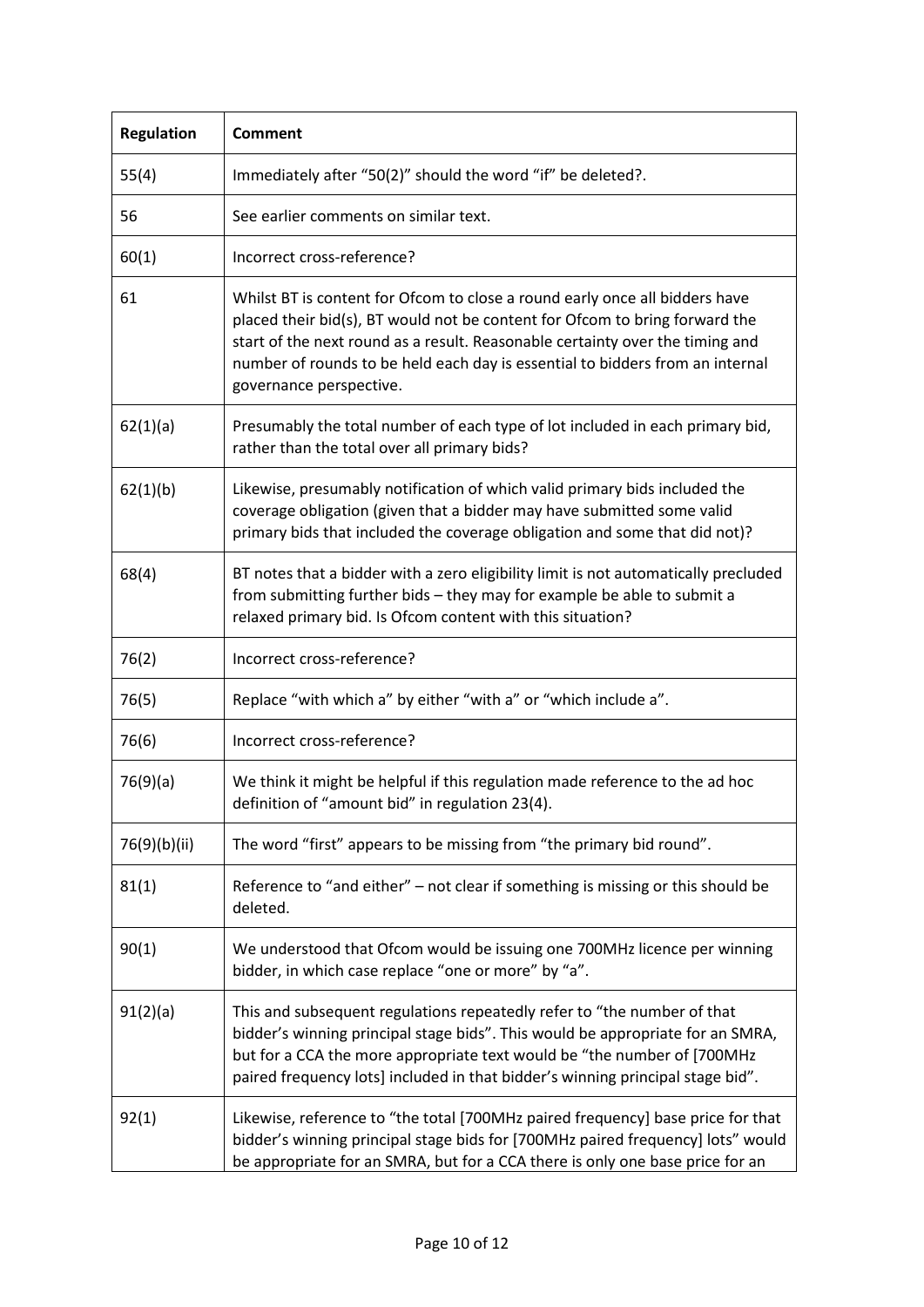| <b>Regulation</b>   | Comment                                                                                                                                                                                                                                                                                                                                                         |
|---------------------|-----------------------------------------------------------------------------------------------------------------------------------------------------------------------------------------------------------------------------------------------------------------------------------------------------------------------------------------------------------------|
|                     | entire winning principal stage bid - not a separate base price for each type of<br>lot (let alone each individual lot).                                                                                                                                                                                                                                         |
| Chapters 5<br>and 6 | See above comments on Chapter 4.                                                                                                                                                                                                                                                                                                                                |
| $115(2)$ and<br>(4) | Incorrect cross-reference (to regulation 11820!)                                                                                                                                                                                                                                                                                                                |
| 115(3)              | Incorrect cross-references?                                                                                                                                                                                                                                                                                                                                     |
| 116(1)              | Incorrect cross-references?                                                                                                                                                                                                                                                                                                                                     |
| Schedule 4          | We note that this schedule currently makes no reference to the coverage<br>obligation discount. We believe it needs to do so. Until we see a version of this<br>schedule that includes reference to the coverage obligation discount we are<br>unable to comment on whether or not it correctly implements what we<br>understand to be Ofcom's intended policy. |
| Schedule 8          | We note that this schedule includes the entire range of frequencies from 3410<br>to 3800MHz. Given that the frequency range from 3680-3800MHz is the subject<br>of this award, it would seem more appropriate to us that this schedule only<br>include the range 3410-3680MHz.                                                                                  |